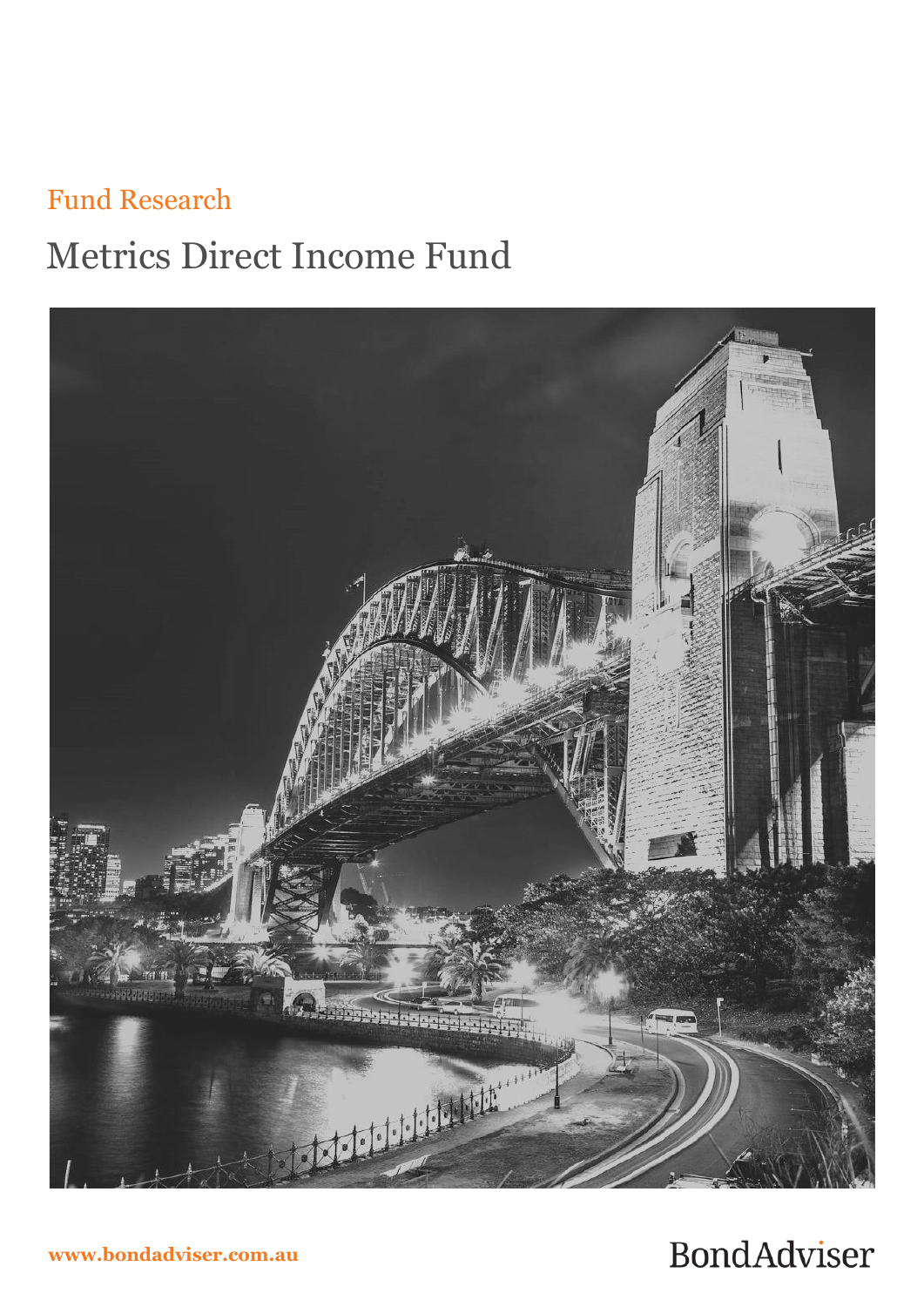## **Overview**

The Metrics Direct Income Fund (the "Fund", "MDIF") is an unlisted open-ended unit trust, domiciled in Australia, which provides retail investors exposure to the Australian corporate loan market. The Fund invests in wholesale funds that participate across the credit risk spectrum and are managed by Metrics.

Metrics has a similar fund to MDIF that is listed on the ASX in the "Metrics Master Income Trust" (ASX: MXT) which IPO-ed in October 2017. MDIF is a solution for investors that want redemption certainty (with respect to NAV - as compared to the unit price of MXT). MDIF invests in Metrics funds through its Wholesale Investment Trust (WIT), which, in turn, invests in Metrics wholesale institutional investor funds that participate across the credit risk spectrum and are managed by Metrics Credit Partners Pty Ltd (Metrics). Both MDIF and MXT invest in the WIT, however, MDIF also has the ability to invest in units of MXT. Both MXT and MDIF may gain exposure to the WIT by way of units or convertible notes in the wholesale funds.

This sub asset-class is a substantial pillar of the Australian corporate debt market but has previously been restricted to major banks and institutional investors. For this reason, MXT offers a unique investment opportunity and exposure to a market not generally accessible to retail investors.

The investment objective of the Trust is to provide private stable capital value and attractive income with a target return of the **RBA cash rate plus 3.25% p.a.** (currently 3.60% p.a.) **after fees**, payable monthly.

**2020** 1.99 1.19 0.28 0.35 0.32 0.77 **4.90**

#### **Figure 2. Monthly Net Returns Box Plot**



|                     |  | Jan   Feb   Mar   Apr   May   Jun   Jul   Aug   Sep   Oct   Nov   Dec <mark>  YTD</mark> |  |  |  |  |      |
|---------------------|--|------------------------------------------------------------------------------------------|--|--|--|--|------|
| 2022 0.27 0.36 0.35 |  |                                                                                          |  |  |  |  | 0.97 |
| 2021                |  | 0.13 0.43 0.72 0.24 0.77 0.42 0.37 0.44 0.25 0.47 0.25 0.47                              |  |  |  |  | 4.95 |

*Source: BondAdviser, Metrics. As at 31 March 2022. May not sum due to rounding.* \* *Return is monthly net total return based on NTA plus dividends.*

#### **Figure 3. Relative Cumulative Performance**

**Figure 1. Monthly Net Returns\* (%)**



*Source: BondAdviser, Metrics, Bloomberg. As at 31 March 2022. Calculated from cumulative net monthly returns of the Underlying Fund. Returns on NAV, not traded unit price, see Figure 12 for unit price variance.*

*Source: BondAdviser, Metrics. Annualised monthly returns, after fees since inception.*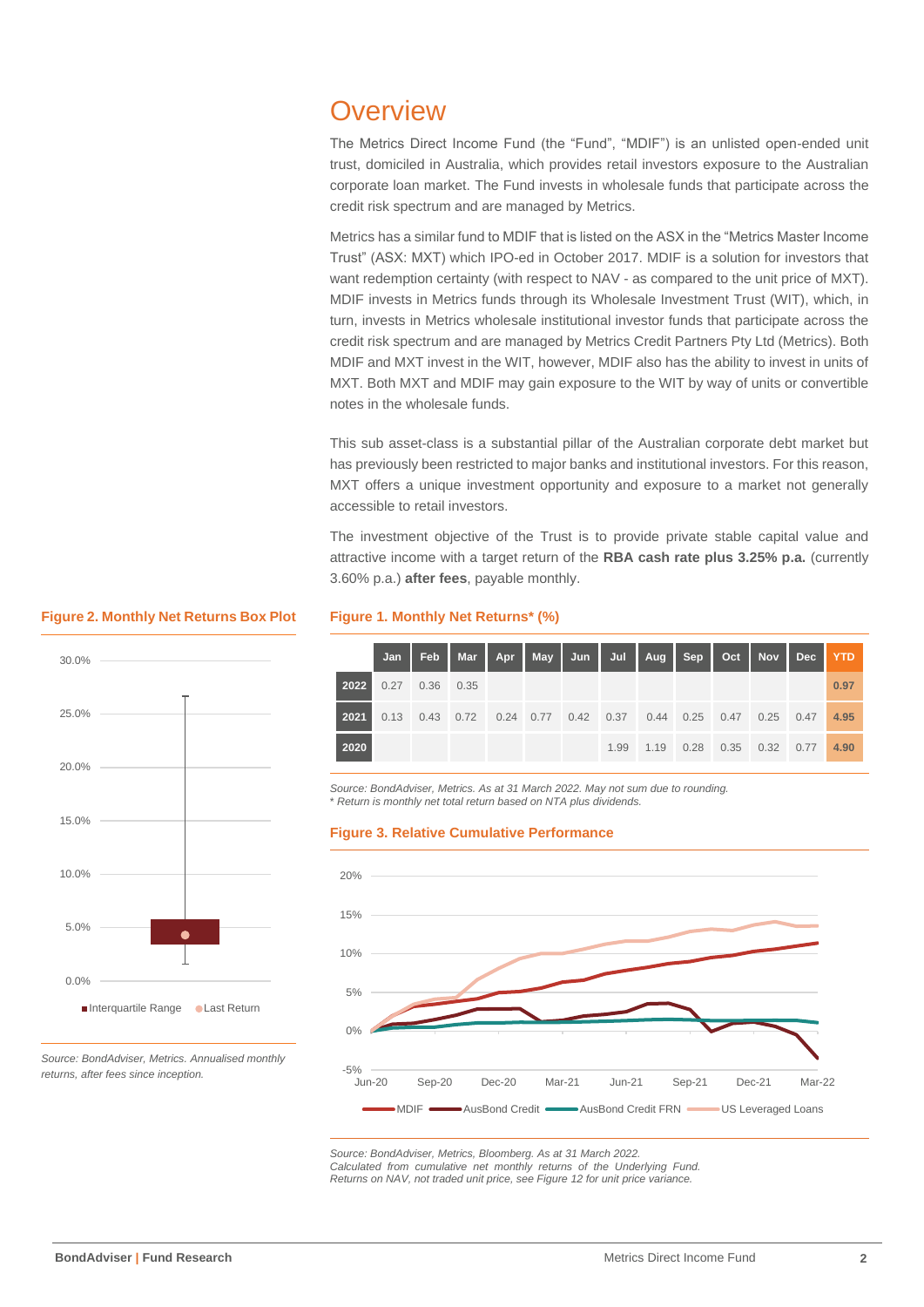*MDIF provides retail investors with unique exposure to the domestic commercial lending market, offering investors exposure to an asset class otherwise inaccessible to investors.*

*The Fund presents attractive risk-adjusted returns and offers a diversification solution to income portfolios.*

### Product Assessment

#### **Highly Recommended**

MDIF provides retail investors with unique exposure to the domestic commercial lending market. On an underlying basis, the Fund primarily consists of senior secured, floating rate exposure to both investment grade and sub-investment grade companies. MDIF is a non-listed, open-ended Fund that invests in the MCP Wholesale Investment Trust (WIT) along with the capability to invest in Metrics Master Income Trust (ASX: MXT). MXT exclusively invests in the WIT. Though the Fund does not have a lengthy track record, given its sole exposure to MXT, we expect outperformance on the basis that MXT has continually outperformed its target return since inception.

MDIF has performed exceptionally well since inception having consistently outperformed the Fund's target. On a rolling 12-month basis, MDIF has returned 4.74% (net) and has delivered a net annualised return of 6.36% since inception in July 2020.

We maintain our confidence in Metrics' competence in structuring credit at origination and to diligently monitor portfolio performance to mitigate risk. This is most evident in Figure 4 where the risk-adjusted returns achieved by the Fund outperform indices of higher volatility.

This product is best suited for investors looking to generate an **attractive and steady return** from a **diversified portfolio of private loans**. Given its wholesale exposure to private credit markets not usually accessible by retail investors, the product provides valuable diversification benefits to portfolios containing traditional asset class holdings.

The number of borrowers exceeds 240, and the maximum exposure of a single borrower is 1.67%. The underlying Fund has continually increased its exposure to senior secured positions, rising to 89.8% (re-weighted to exclude cash). This continues to drive stronger LGD outcomes, as evident by significant improvements in our modelling under a stressed scenario.

The relatively short track record would typically anchor our assessment, however MDIF appropriately receives a rare upward notching, given: (1) the underlying funds have been individually assessed by BondAdviser; (2) these underlying funds have track record in excess of target returns for the prior two years; and (3) no hedging is required from MDIF into the WIT or MXT in terms of FX exposure. MDIF on a standalone basis would have a product assessment of Approved, however, with MXT carrying a Highly Recommended assessment, MDIF qualifies for a chiral assessment. Accordingly, MDIF retains our toptier **Highly Recommended** product assessment.



## **Figure 4. Estimated Risk-Adjusted Return Comparison** *The credit quality of MDIF*

*\*All returns for indices calculated using annualised monthly returns for the past five years. Average return for MDIF calculated since inception in July 2020. \*\* Credit Ratings based on BondAdviser Estimates. \*\*\* Calculated based on annualised monthly returns data for past five years for indices and since inception for MDIF. Source: BondAdviser, Metrics, Bloomberg as at 31 March 2022.*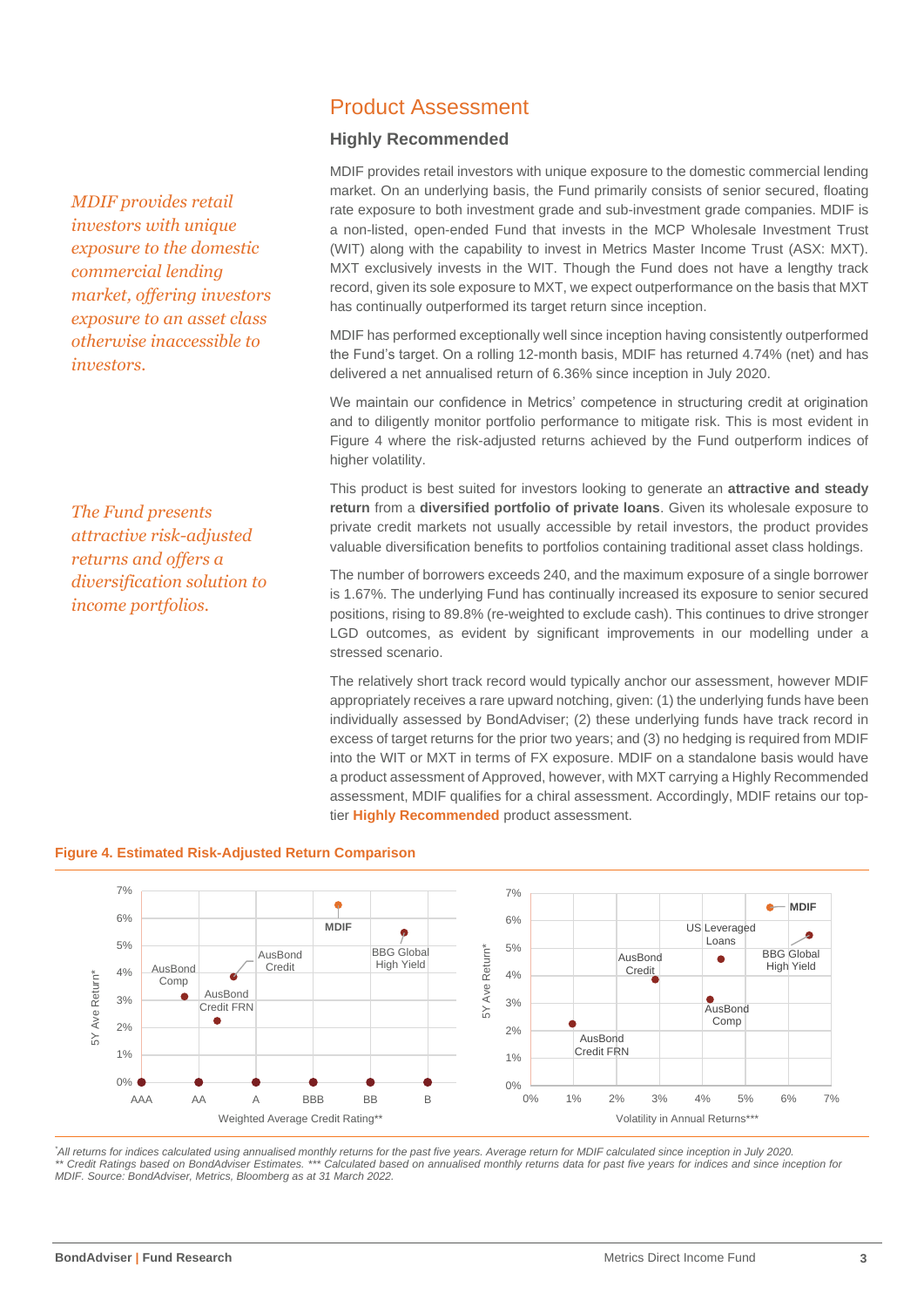## Construction and Investment Process

There have been **no material changes** to MDIF's construction and investment process.

## Portfolio Risk Management

The Fund's allocation across the credit spectrum remained largely unchanged across the past quarter. The Fund's weighted average credit rating remained flat, still inside the lower end of the investment grade band, which was largely characterised by a minor winding down of cash holdings and BB securities into the BBB space. From a seniority perspective, the Fund continues to maintain a high senior secured allocation (87.0%/89.0%/89.8% in Jun 21/Dec 21/Mar 22, respectively). Additionally, the loan tenor exposure remained largely unchanged at the long end, with extra allocation (~3.41%) directed towards loans with less than one year tenor at the expense of 1–2-year loans.



#### **Figure 5. Individual Security Exposure vs Expected Yield\***

*Source: BondAdviser, Metrics. As at 31 March 2022. \*Excluding cash. Based on Metrics' underlying portfolio (WIT) not MDIF.*





*Source: BondAdviser, Metrics. As at 31 March 2022 \*Including cash which is rated AA.*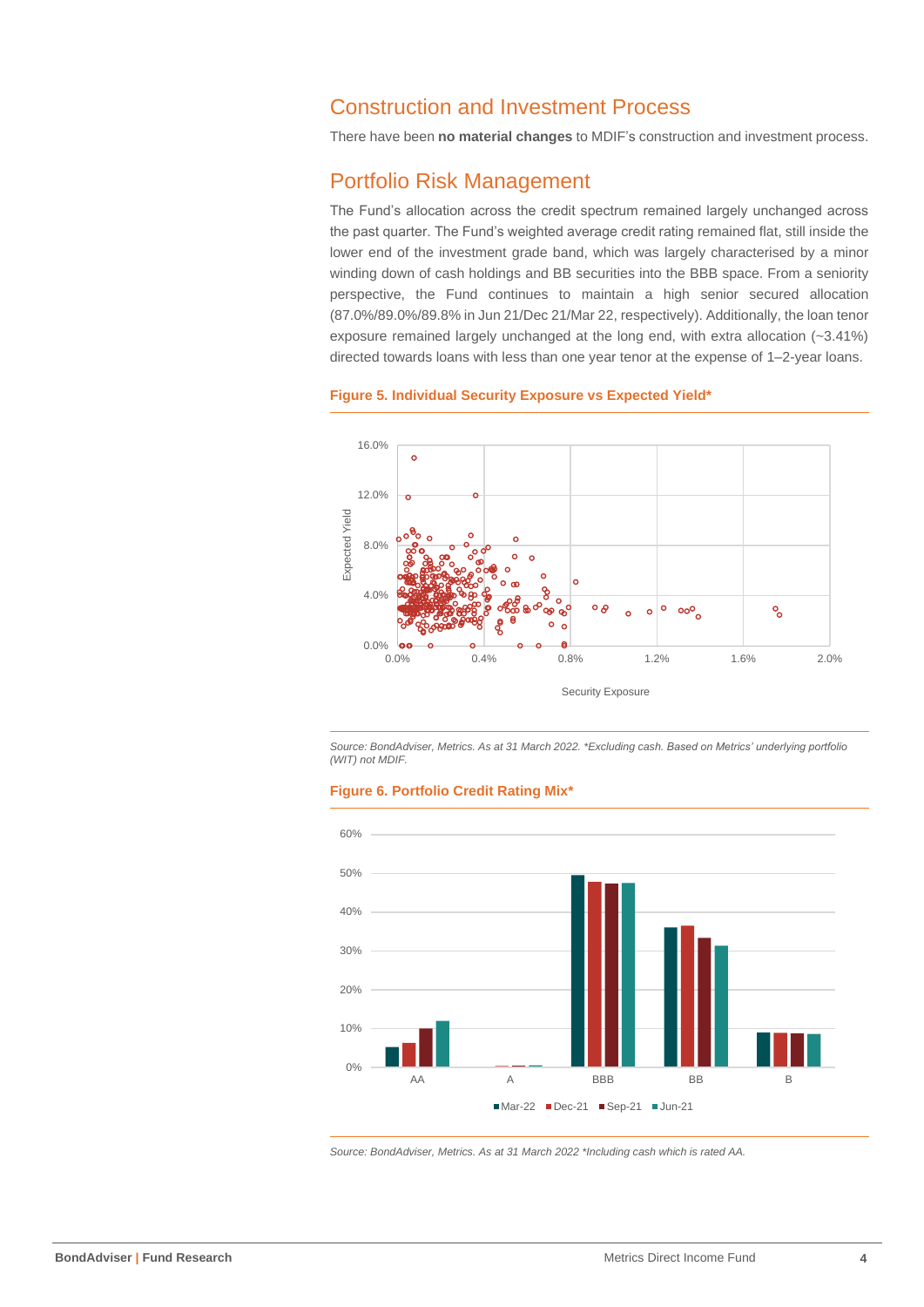#### **Figure 7. Portfolio S&P Sector Mix\***









*Source: BondAdviser, Metrics. As at 31 March 2022. \*Excluding cash. Based on Metrics' underlying portfolio (WIT) not MDIF.*

#### **Figure 9. Individual Loan Tenor vs Exposure\***



*Source: BondAdviser, Metrics. As at 31 March 2022. \*Excluding cash. Based on Metrics' underlying portfolio (WIT) not MDIF.*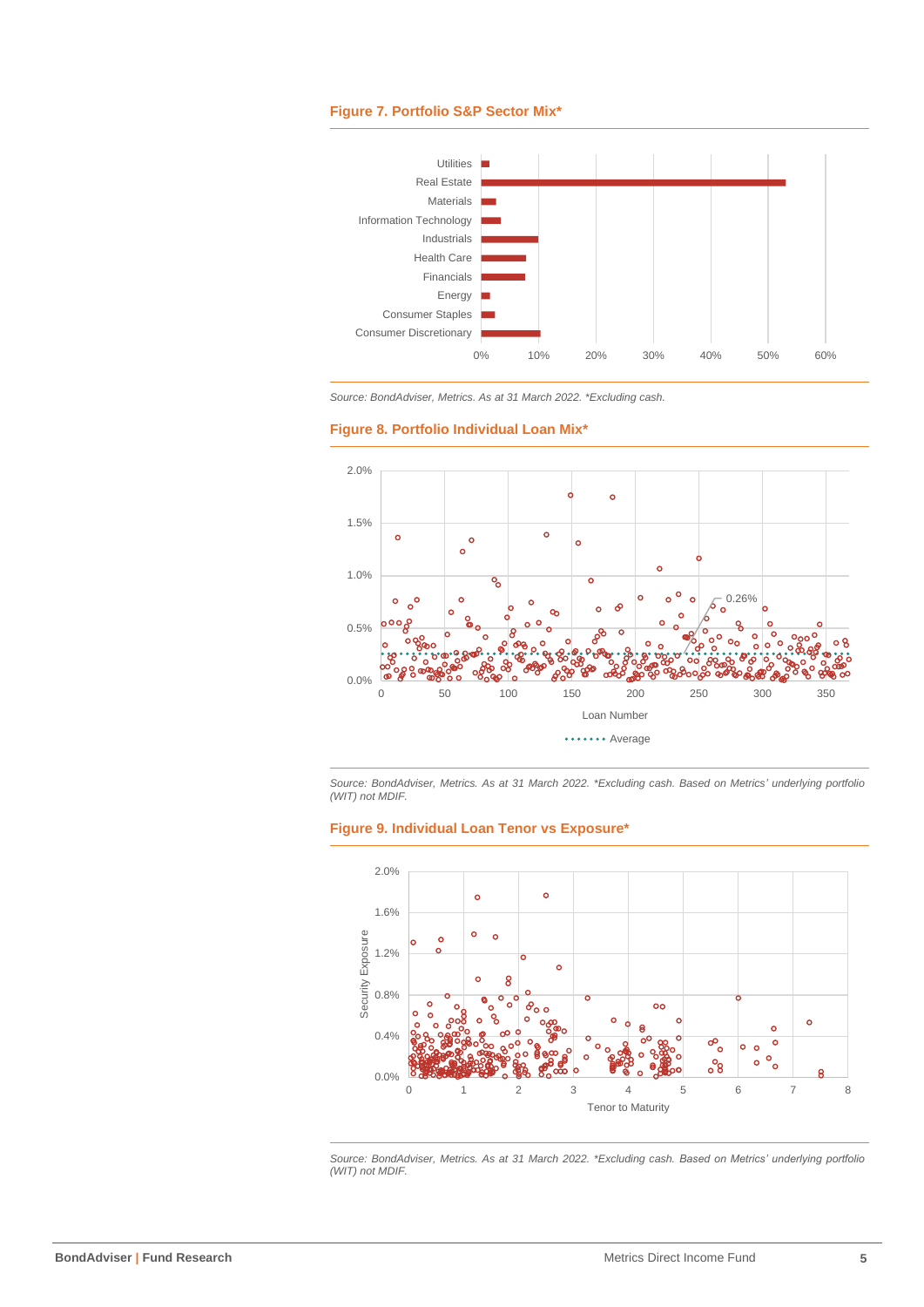#### **Figure 10. Portfolio Seniority\***



*Source: BondAdviser, Metrics. As at 31 March 2022 \*Excluding cash. Based on Metrics' underlying portfolio (WIT) not MDIF.*





*Source: BondAdviser, Metrics. As at 31 March 2022. \*Excluding cash.*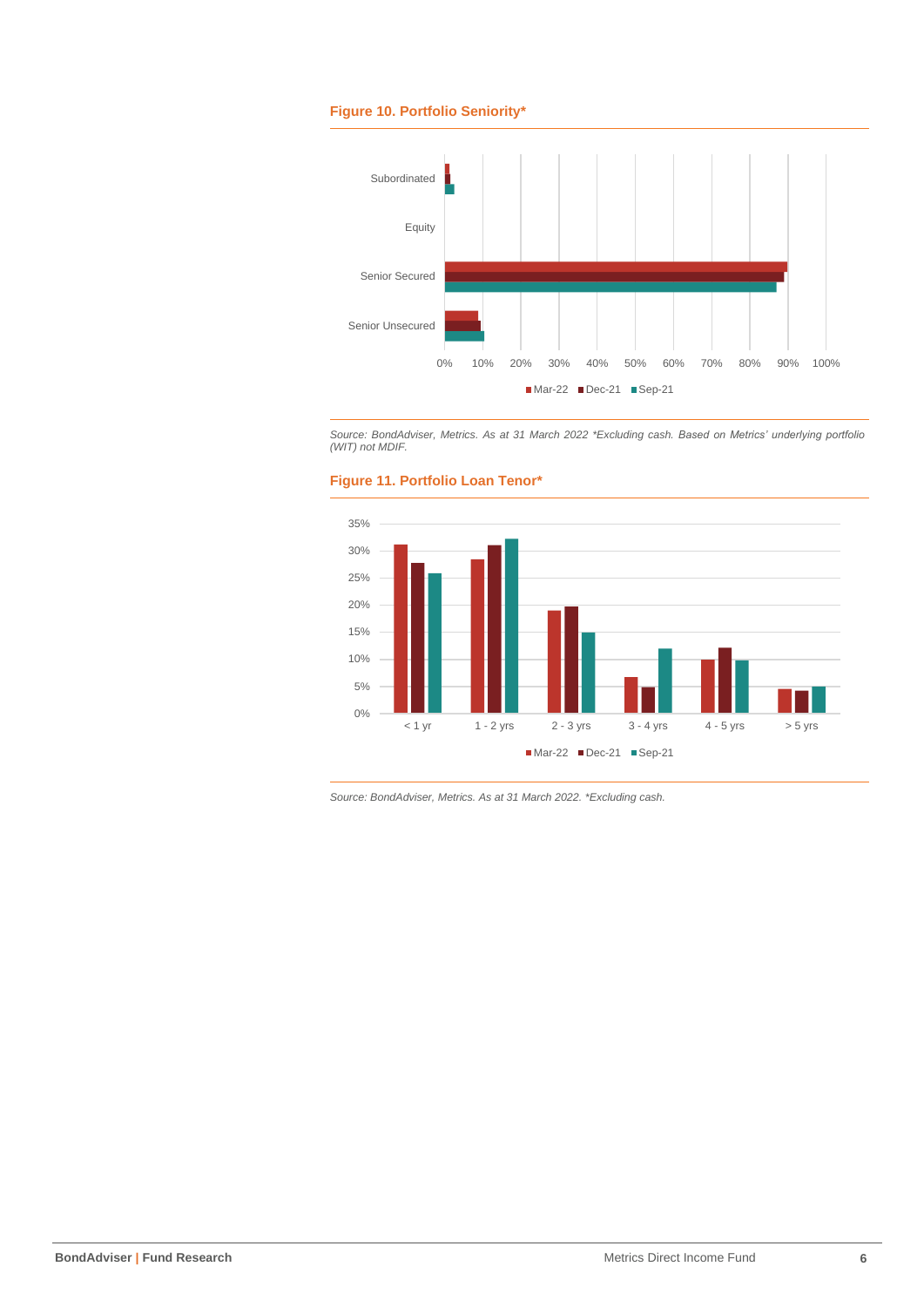## Fund Governance

On 7 December 2021, an extraordinary meeting of unitholders was held with the proposal to replace **Evolution Trustees Limited** with **Equity Trustees Limited** as the Responsible Entity of Metrics Direct Income Fund, coming into effect from the date ASIC alters its records. The meeting was reconvened several times until the resolution was passed on 3 March 2022.

#### **Figure 12. MXT Net Asset Value Against Unit Price**



*Source: BondAdviser, Metrics, Bloomberg. As at 25 May 2022.* 

MDIF's strategy allows it to hold units in Metrics' retail fund, MXT. Following the dislocation of MXT's ASX unit price from its NAV during the COVID crisis during 2020, MDIF increased its allocation to MXT. Since June 2021, when MXT began trading at prepandemic levels – that is, at a material premium to NAV, MDIF has sold down its MXT holding, delivering a capital gain to the Fund. MDIF's allocation of funds as at 31 March was 95% to the WIT and 5% to MXT.

The structure of the Trust has not changed and is outlined in a prior report (see page 14 of [MDIF Initiation Report -](https://app.bondadviser.com.au/uploads/document/file/2179/210824_BA_Report_-_MDIF_vF.pdf) 24 August 2021).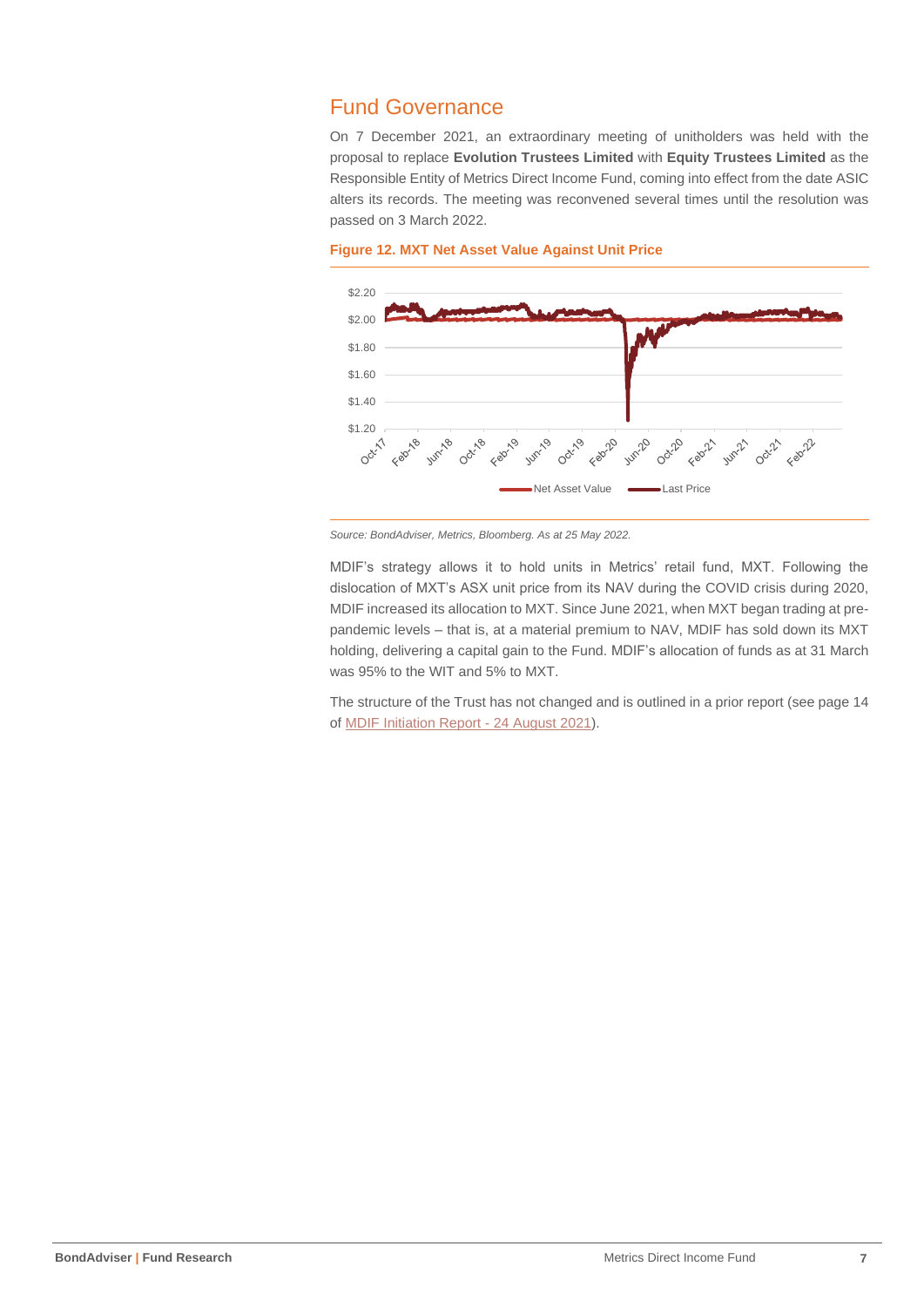## Quantitative Analysis



#### **Figure 13. Risk Score**

In our modelling, the **portfolio performs well in both the baseline scenario, and under the stressed scenario.** Under the baseline scenario, our modelling shows a low chance of losses on a gross expected return basis. This is materially driven by higher yielding assets with lower LGD (given the portfolio has 89.8% senior secured positions) and significantly diversified counterparty risk (240+ unique borrowers). Relative to other funds, MDIF is expected to provide significant downside protection, as evident by our modelling.

Relative to the December quarter, the portfolio simulation is similar, which is understandable given no drastic changes were made to the portfolio. Against our September report, the portfolio shows significant improvement, especially under the stressed scenario, as the number of unique borrowers and proportion of senior positions has materially risen.

**Our risk score remains at "Lower Medium",** which is a notch above the weighted average credit profile, reflecting the Fund's strong credit profile, diversification and performance under stressed conditions.

#### **Scenario 1. Baseline Asset Assessment**



 $-1\%$ 0% 1%  $20/$ 3%  $4%$ 5%  $Simulation \quad - \quad - \quad - \quad 95\% \text{ VaR} \quad - \quad - \quad - \quad 99\% \text{ VaR}$ 

*Source: BondAdviser Estimates as of 31 March 2022 portfolio. Excludes impact of management and origination fees. Gross capital returns excludes the value of coupons/income and is only modelling impairment or loss given default, based on historical credit data from Moody's. Impact of traded price is not simulated. For a more detailed explanation of the methodology, pleas[e contact](mailto:info@bondadviser.com.au?subject=QA%20Methodology%20-%20MOT) BondAdviser*.



**Scenario 2. Stressed Asset Assessment**

Source: BondAdviser Estimates as of 31 March 2022 portfolio. Excludes impact of management and origination fees. Gross capital returns excludes the value of *coupons/income and is only modelling impairment or loss given default, based on historical credit data from Moody's. Impact of traded price is not simulated.*